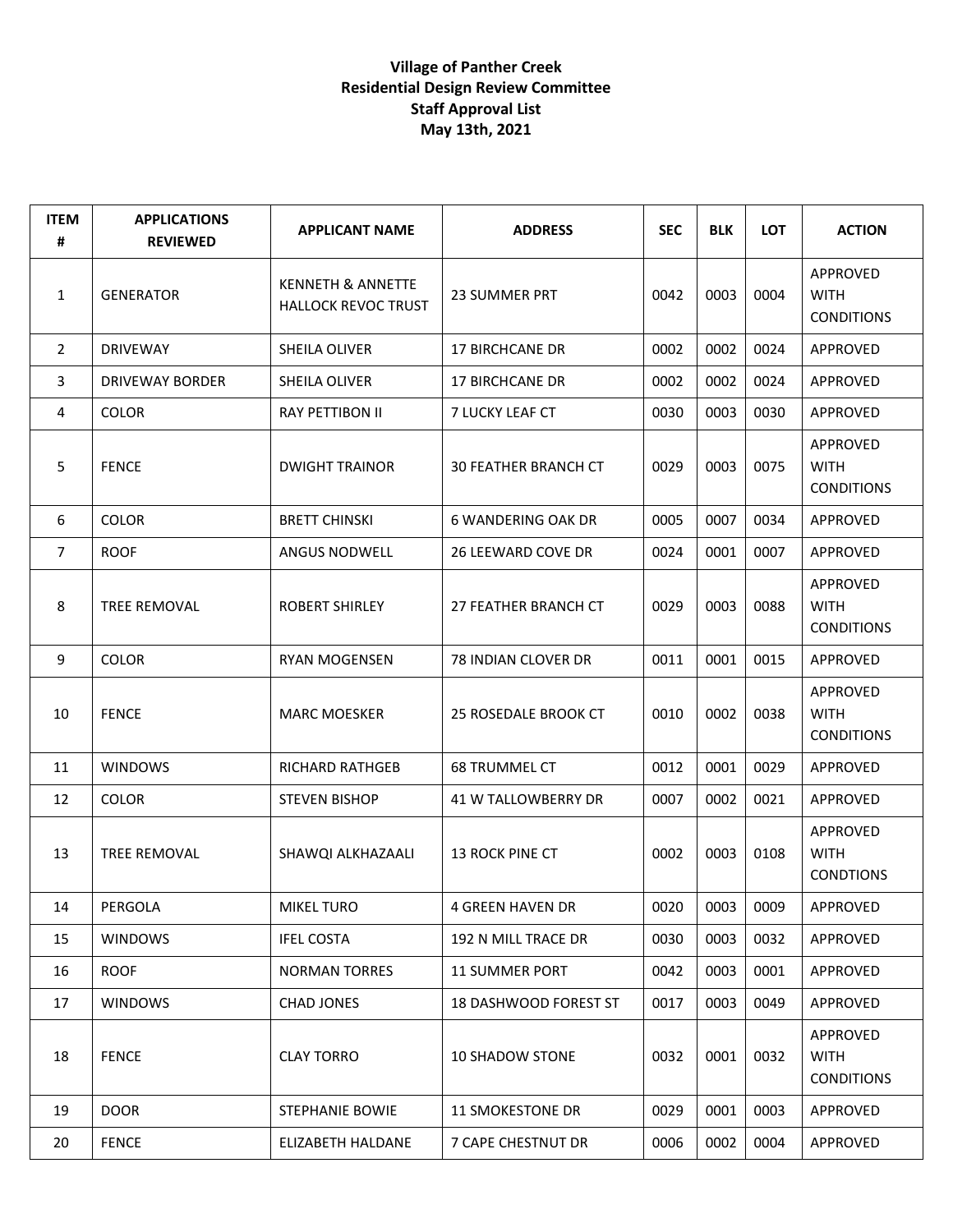## **Village of Panther Creek Residential Design Review Committee Staff Approval List May 13th, 2021**

| 21 | <b>DRIVEWAY</b>          | PETER KELLEHER          | 52 SUNLIT FOREST DR         | 0006 | 0001 | 0024 | APPROVED                                     |
|----|--------------------------|-------------------------|-----------------------------|------|------|------|----------------------------------------------|
| 22 | <b>FENCE</b>             | <b>MARK HAUG</b>        | 7 HICKORY OAK DR            | 0015 | 0002 | 0004 | APPROVED<br><b>WITH</b><br><b>CONDITIONS</b> |
| 23 | <b>COLOR</b>             | <b>GARY ESHENRODER</b>  | 4 LEHIGH SPRINGS DR         | 0010 | 0002 | 0051 | APPROVED                                     |
| 24 | <b>TREE REMOVAL</b>      | <b>ABDUL SMITH</b>      | <b>3 E SUNLIT FOREST DR</b> | 0022 | 0002 | 0007 | APPROVED<br><b>WITH</b><br><b>CONDITIONS</b> |
| 25 | <b>FENCE</b>             | <b>TREVOR ROBERTS</b>   | 10 REGENT SQ                | 0045 | 0001 | 0008 | APPROVED<br><b>WITH</b><br><b>CONDITIONS</b> |
| 26 | <b>GENERATOR</b>         | <b>TREVOR ROBERTS</b>   | 10 REGENT SQ                | 0045 | 0001 | 0008 | APPROVED<br><b>WITH</b><br><b>CONDITIONS</b> |
| 27 | <b>FENCE</b>             | <b>CODY BARANOWSKI</b>  | 111 N TRUMMEL CT            | 0012 | 0001 | 0018 | APPROVED                                     |
| 28 | <b>FENCE</b>             | <b>ADAM FULLINGTON</b>  | 11 RUSSET WOOD CT           | 0018 | 0002 | 0051 | APPROVED<br><b>WITH</b><br><b>CONDTIONS</b>  |
| 29 | <b>POOL</b>              | <b>ADAM PALMER</b>      | 28 WIND TRACE CT            | 0018 | 0002 | 0031 | APPROVED<br><b>WITH</b><br><b>CONDITIONS</b> |
| 30 | <b>COLOR</b>             | <b>WILLIAM DOWNS</b>    | 37 W WEDGEWOOD GLN          | 0011 | 0001 | 0034 | APPROVED                                     |
| 31 | <b>WINDOWS</b>           | <b>CONSTANCE WRIGHT</b> | 12 MEADOWFAIR CT            | 0014 | 0002 | 0009 | APPROVED                                     |
| 32 | PATIO COVER              | <b>EUGENE BURSICK</b>   | 9 MAYWIND CT                | 0002 | 0003 | 0015 | APPROVED<br><b>WITH</b><br><b>CONDITIONS</b> |
| 33 | <b>DECK</b>              | <b>EUGENE BURSICK</b>   | 9 MAYWIND CT                | 0002 | 0003 | 0015 | APPROVED                                     |
| 34 | <b>EXTERIOR LIGHTING</b> | <b>ROGER BILLINGS</b>   | 35 FALLING STAR CT          | 0014 | 0001 | 0002 | APPROVED                                     |
| 35 | <b>COLOR</b>             | <b>JORGE BENITEZ</b>    | 20 W BIGELOW OAK CT         | 0003 | 0001 | 0029 | APPROVED                                     |
| 36 | <b>FENCE</b>             | <b>JORIE TAYLOR</b>     | 68 S WAVY OAK CIR           | 0007 | 0007 | 0010 | APPROVED                                     |
| 37 | <b>ROOF</b>              | <b>MARK LEE</b>         | 23 FLAT STONE               | 0032 | 0002 | 0031 | <b>APPROVED</b>                              |
| 38 | <b>ROOF</b>              | <b>BURNELL HINES</b>    | <b>15 TANGLE BRUSH DR</b>   | 0006 | 0002 | 0011 | <b>APPROVED</b>                              |
| 39 | <b>PLAY STRUCTURE</b>    | CAMERON CALLIGAN        | 39 SMOKESTONE DR            | 0029 | 0001 | 0010 | APPROVED<br><b>WITH</b><br><b>CONDITIONS</b> |